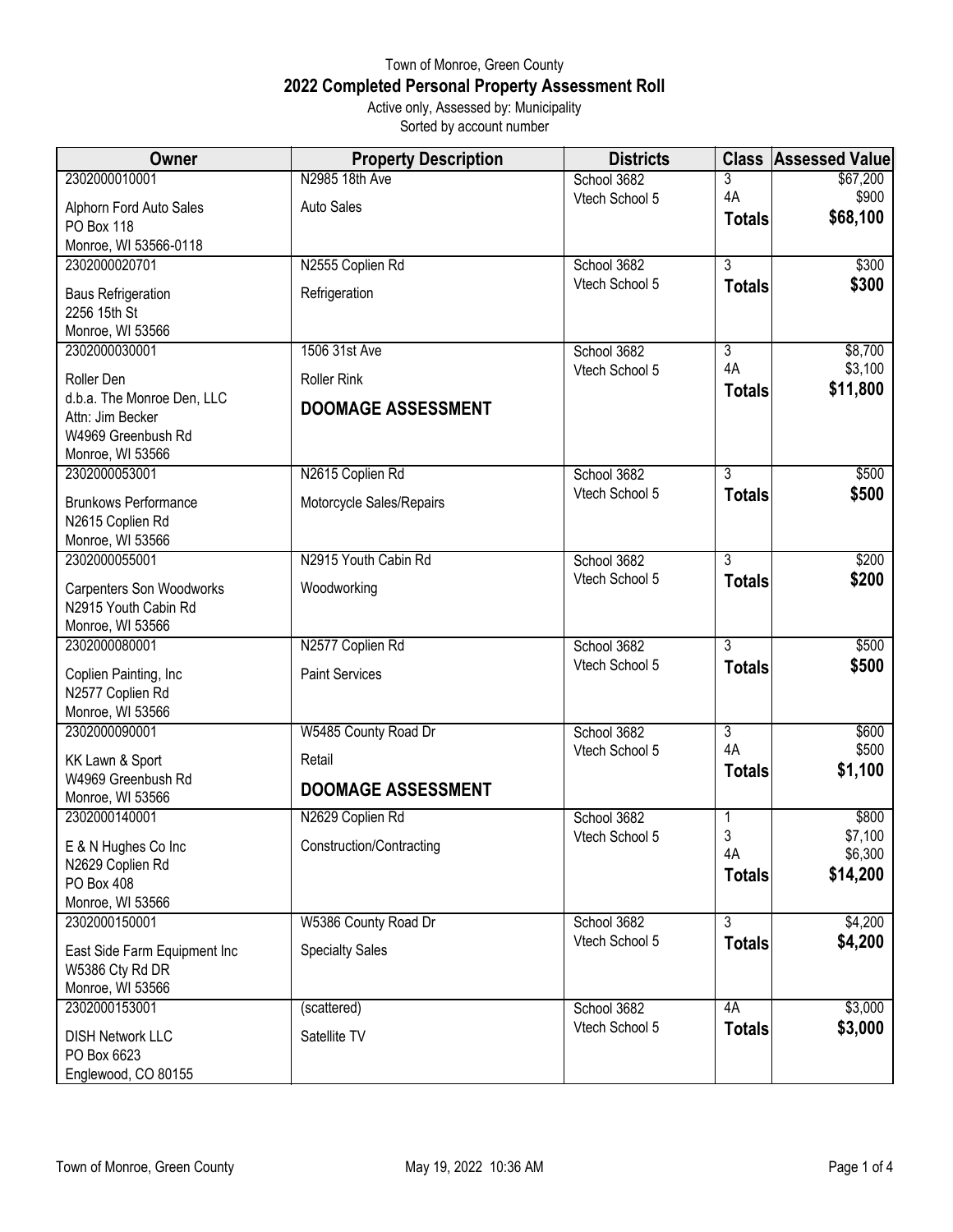| <b>Owner</b>                                       | <b>Property Description</b> | <b>Districts</b>              | <b>Class</b>         | <b>Assessed Value</b> |
|----------------------------------------------------|-----------------------------|-------------------------------|----------------------|-----------------------|
| 2302000170001                                      | N3727 County Rd N           | School 3682                   | 3                    | \$1,000               |
| <b>IBA Fahrney Inc</b>                             | Farm/Dairy Equipment        | Vtech School 5                | 4A<br><b>Totals</b>  | \$2,600<br>\$3,600    |
| Attn: Bill & Doreen Fahrney                        |                             |                               |                      |                       |
| N3727 County Rd N<br>Monroe, WI 53566              |                             |                               |                      |                       |
| 2302000180001                                      | N3116 Utility Ln            | School 3682                   | $\overline{3}$       | \$1,000               |
| Ferrellgas Inc                                     | Leasing                     | Vtech School 5                | 4A                   | \$36,300              |
| d.b.a. Ferrellgas/Blue Rhino                       |                             |                               | <b>Totals</b>        | \$37,300              |
| One Liberty Plaza                                  |                             |                               |                      |                       |
| Liberty, MO 64068                                  |                             |                               |                      |                       |
| 2302000224001                                      | W5820 lliff Rd              | School 3682<br>Vtech School 5 | $\overline{3}$<br>4A | \$9,500<br>\$300      |
| Hasse Surveying, LLC                               | <b>Land Surveying</b>       |                               | <b>Totals</b>        | \$9,800               |
| W5820 lliff Rd<br>Monroe, WI 53566                 |                             |                               |                      |                       |
| 2302000260001                                      | W6259 lliff Rd              | School 3682                   | 4A                   | \$100                 |
| J & R Excavating                                   | Excavating                  | Vtech School 5                | <b>Totals</b>        | \$100                 |
| Attn: Jeff Thomm                                   |                             |                               |                      |                       |
| W6259 lliff Rd                                     |                             |                               |                      |                       |
| Monroe, WI 53566                                   |                             |                               |                      |                       |
| 2302000270001                                      | W5222 County Rd KK          | School 3682<br>Vtech School 5 | $\overline{3}$<br>4A | \$4,600<br>\$400      |
| The Ware House                                     | Sports Bar and Grill        |                               | <b>Totals</b>        | \$5,000               |
| 1001 16th Ave #2<br>Monroe, WI 53566               | <b>DOOMAGE ASSESSMENT</b>   |                               |                      |                       |
| 2302000290001                                      | N3633 County Rd N           | School 3682                   | $\overline{3}$       | \$800                 |
| Koch Trucking Inc                                  | Trucking                    | Vtech School 5                | 4A                   | \$500                 |
| N3633 Cty Rd N                                     |                             |                               | <b>Totals</b>        | \$1,300               |
| Monroe, WI 53566                                   | <b>DOOMAGE ASSESSMENT</b>   |                               |                      |                       |
| 2302000300001                                      | (scattered)                 | School 3682                   | 4A                   | \$11,000              |
| Lamar Advertising of Janesville                    | Advertising                 | Vtech School 5                | <b>Totals</b>        | \$11,000              |
| PO Box 66338                                       |                             |                               |                      |                       |
| Baton Rouge, LA 70896<br>2302000330001             | W5924 County Rd KK          | School 3682                   | 3                    | \$8,700               |
|                                                    |                             | Vtech School 5                | 4A                   | \$100                 |
| Monroe Beverage Mart Inc<br>PO Box 134             | <b>Retail Sales</b>         |                               | <b>Totals</b>        | \$8,800               |
| Monroe, WI 53566                                   |                             |                               |                      |                       |
| 2302000360001                                      | W5178 County Rd KK          | School 3682                   | $\overline{3}$       | \$400                 |
| Monroe Plumbing & Heating Inc                      | Plumbing/Heating            | Vtech School 5                | <b>Totals</b>        | \$400                 |
| Attn: J Wartenweiler                               |                             |                               |                      |                       |
| <b>PO Box 103</b>                                  |                             |                               |                      |                       |
| Monroe, WI 53566-0103<br>2302000400001             | N3131 Aebly Rd              | School 3682                   | $\overline{3}$       | \$2,500               |
|                                                    |                             | Vtech School 5                | 4A                   | \$800                 |
| Olin Oil Co Inc Bulk Station<br>N3447 State Rd 104 | Oil/Fuel                    |                               | <b>Totals</b>        | \$3,300               |
| Brodhead, WI 53520                                 |                             |                               |                      |                       |
| 2302000415501                                      | (scattered)                 | School 3682                   | $\overline{3}$       | \$900                 |
| Pitney Bowes Global Financial Services             | Leasing                     | Vtech School 5                | <b>Totals</b>        | \$900                 |
| LLC                                                |                             |                               |                      |                       |
| 600 N Westshore Blvd                               |                             |                               |                      |                       |
| Suite 810<br>Tampa, FL 33609                       |                             |                               |                      |                       |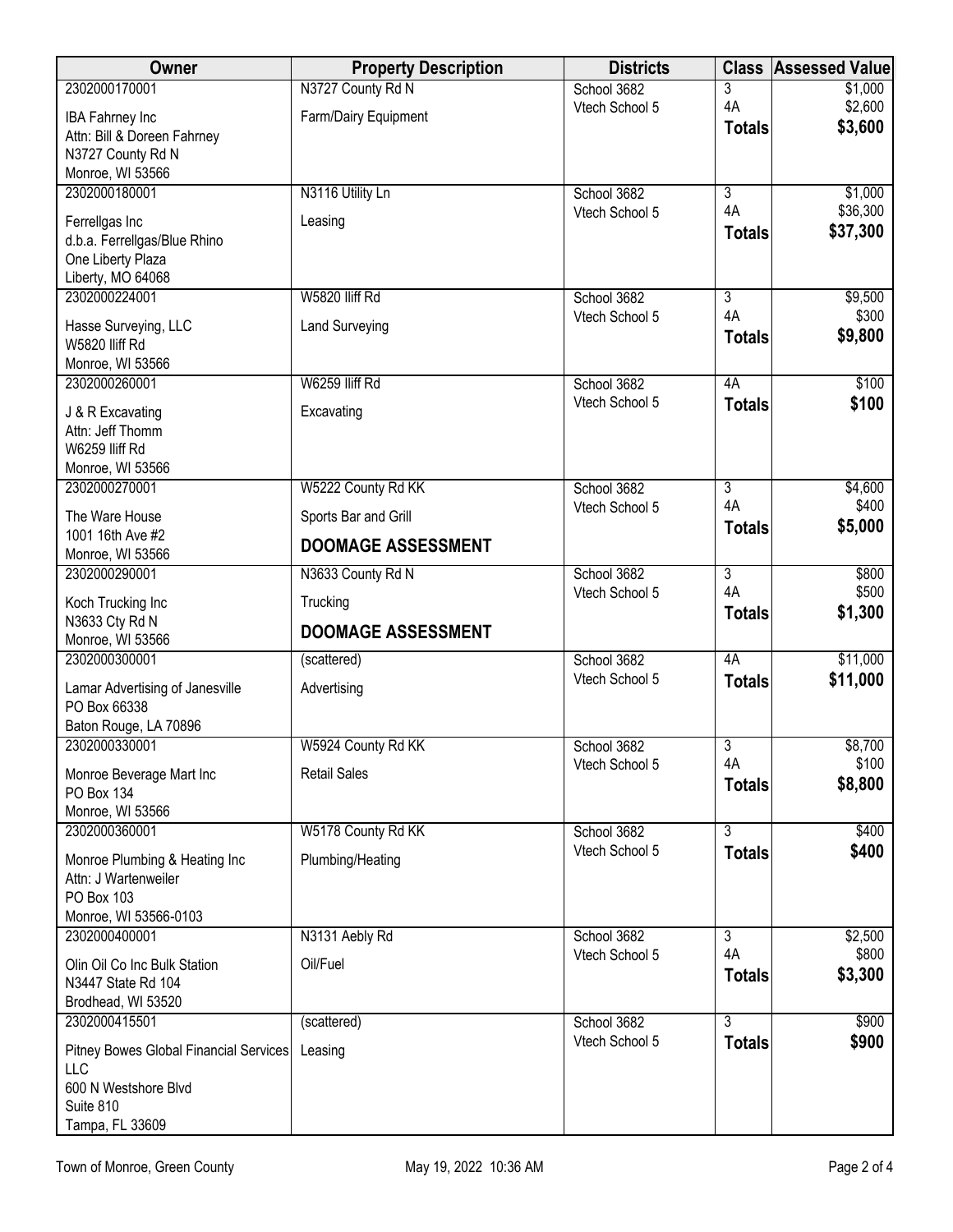| W5625 Aebly Rd<br>2302000500001<br>3<br>School 3682<br>4A<br>Vtech School 5<br>Sales<br>Triangle Truck Ctr Inc<br>\$1,000<br><b>Totals</b><br>W5625 Aebly Rd<br>Monroe, WI 53566<br>W5395 County Road Dr<br>$\overline{3}$<br>2302000520001<br>School 3682<br>4A<br>\$63,700<br>Vtech School 5<br><b>BFS Group LLC</b><br><b>Bldg Material Supplier</b><br>\$66,000<br><b>Totals</b><br>Attn: Ryan LLC<br>PO Box 56607<br>Atlanta, GA 30343<br>$\overline{3}$<br>2302000550001<br>N3137 Aebly Rd<br>School 3682<br>Vtech School 5<br><b>Totals</b><br><b>Tree Service</b><br><b>Whitney Tree Service</b><br>N3137 Aebly Rd<br>Monroe, WI 53566<br>2302000600001<br>$\overline{3}$<br>(scattered)<br>School 3682<br>Vtech School 5<br><b>Totals</b><br><b>Stanley Convergent Security Solutions</b><br>Services<br>Attn: Millennium Tax Services, LLC | <b>Assessed Value</b> |
|------------------------------------------------------------------------------------------------------------------------------------------------------------------------------------------------------------------------------------------------------------------------------------------------------------------------------------------------------------------------------------------------------------------------------------------------------------------------------------------------------------------------------------------------------------------------------------------------------------------------------------------------------------------------------------------------------------------------------------------------------------------------------------------------------------------------------------------------------|-----------------------|
|                                                                                                                                                                                                                                                                                                                                                                                                                                                                                                                                                                                                                                                                                                                                                                                                                                                      | \$400                 |
|                                                                                                                                                                                                                                                                                                                                                                                                                                                                                                                                                                                                                                                                                                                                                                                                                                                      | \$600                 |
|                                                                                                                                                                                                                                                                                                                                                                                                                                                                                                                                                                                                                                                                                                                                                                                                                                                      |                       |
|                                                                                                                                                                                                                                                                                                                                                                                                                                                                                                                                                                                                                                                                                                                                                                                                                                                      |                       |
|                                                                                                                                                                                                                                                                                                                                                                                                                                                                                                                                                                                                                                                                                                                                                                                                                                                      | \$2,300               |
|                                                                                                                                                                                                                                                                                                                                                                                                                                                                                                                                                                                                                                                                                                                                                                                                                                                      |                       |
|                                                                                                                                                                                                                                                                                                                                                                                                                                                                                                                                                                                                                                                                                                                                                                                                                                                      |                       |
|                                                                                                                                                                                                                                                                                                                                                                                                                                                                                                                                                                                                                                                                                                                                                                                                                                                      |                       |
|                                                                                                                                                                                                                                                                                                                                                                                                                                                                                                                                                                                                                                                                                                                                                                                                                                                      |                       |
|                                                                                                                                                                                                                                                                                                                                                                                                                                                                                                                                                                                                                                                                                                                                                                                                                                                      | \$200                 |
|                                                                                                                                                                                                                                                                                                                                                                                                                                                                                                                                                                                                                                                                                                                                                                                                                                                      | \$200                 |
|                                                                                                                                                                                                                                                                                                                                                                                                                                                                                                                                                                                                                                                                                                                                                                                                                                                      |                       |
|                                                                                                                                                                                                                                                                                                                                                                                                                                                                                                                                                                                                                                                                                                                                                                                                                                                      |                       |
|                                                                                                                                                                                                                                                                                                                                                                                                                                                                                                                                                                                                                                                                                                                                                                                                                                                      |                       |
|                                                                                                                                                                                                                                                                                                                                                                                                                                                                                                                                                                                                                                                                                                                                                                                                                                                      | \$100                 |
|                                                                                                                                                                                                                                                                                                                                                                                                                                                                                                                                                                                                                                                                                                                                                                                                                                                      | \$100                 |
|                                                                                                                                                                                                                                                                                                                                                                                                                                                                                                                                                                                                                                                                                                                                                                                                                                                      |                       |
| PO Box 1029                                                                                                                                                                                                                                                                                                                                                                                                                                                                                                                                                                                                                                                                                                                                                                                                                                          |                       |
| Dublin, PA 18917-1029                                                                                                                                                                                                                                                                                                                                                                                                                                                                                                                                                                                                                                                                                                                                                                                                                                |                       |
| 2302000620001<br>W5607 Aebly Rd<br>School 3682<br>$\overline{3}$                                                                                                                                                                                                                                                                                                                                                                                                                                                                                                                                                                                                                                                                                                                                                                                     | \$700                 |
| 4A<br>Vtech School 5<br>Helena Agri Enterprises LLC<br>Services                                                                                                                                                                                                                                                                                                                                                                                                                                                                                                                                                                                                                                                                                                                                                                                      | \$2,500               |
| \$3,200<br><b>Totals</b><br>225 Schilling Blvd Ste 300                                                                                                                                                                                                                                                                                                                                                                                                                                                                                                                                                                                                                                                                                                                                                                                               |                       |
| Collierville, TN 38017                                                                                                                                                                                                                                                                                                                                                                                                                                                                                                                                                                                                                                                                                                                                                                                                                               |                       |
| 2302000700001<br>$\overline{3}$<br>School 3682<br>(scattered)                                                                                                                                                                                                                                                                                                                                                                                                                                                                                                                                                                                                                                                                                                                                                                                        | \$1,800               |
| \$1,800<br>Vtech School 5<br><b>Totals</b>                                                                                                                                                                                                                                                                                                                                                                                                                                                                                                                                                                                                                                                                                                                                                                                                           |                       |
| <b>Security Services</b><br>ADT, LLC                                                                                                                                                                                                                                                                                                                                                                                                                                                                                                                                                                                                                                                                                                                                                                                                                 |                       |
| Attn: Prop Tax Dept<br>PO Box 54767                                                                                                                                                                                                                                                                                                                                                                                                                                                                                                                                                                                                                                                                                                                                                                                                                  |                       |
| Lexington, KY 40555                                                                                                                                                                                                                                                                                                                                                                                                                                                                                                                                                                                                                                                                                                                                                                                                                                  |                       |
| 2302000730001<br>N2969 18th Ave<br>School 3682<br>$\overline{3}$<br>\$103,500                                                                                                                                                                                                                                                                                                                                                                                                                                                                                                                                                                                                                                                                                                                                                                        |                       |
| 4A<br>Vtech School 5                                                                                                                                                                                                                                                                                                                                                                                                                                                                                                                                                                                                                                                                                                                                                                                                                                 | \$1,500               |
| Auto Services<br>Gerber Collision (Wisconsin) Inc<br>\$105,000<br><b>Totals</b>                                                                                                                                                                                                                                                                                                                                                                                                                                                                                                                                                                                                                                                                                                                                                                      |                       |
| d.b.a. Gerber Collision and Glass                                                                                                                                                                                                                                                                                                                                                                                                                                                                                                                                                                                                                                                                                                                                                                                                                    |                       |
| 400 W Grand Ave                                                                                                                                                                                                                                                                                                                                                                                                                                                                                                                                                                                                                                                                                                                                                                                                                                      |                       |
| Elmhurst, WI 60126                                                                                                                                                                                                                                                                                                                                                                                                                                                                                                                                                                                                                                                                                                                                                                                                                                   |                       |
| $\overline{3}$<br>2302020181001<br>(scattered)<br>School 3682                                                                                                                                                                                                                                                                                                                                                                                                                                                                                                                                                                                                                                                                                                                                                                                        | \$1,900               |
| \$1,900<br>Vtech School 5<br><b>Totals</b><br>Satellite TV<br>DirecTV LLC                                                                                                                                                                                                                                                                                                                                                                                                                                                                                                                                                                                                                                                                                                                                                                            |                       |
| Attn: Kroll LLC                                                                                                                                                                                                                                                                                                                                                                                                                                                                                                                                                                                                                                                                                                                                                                                                                                      |                       |
| PO Box 2789                                                                                                                                                                                                                                                                                                                                                                                                                                                                                                                                                                                                                                                                                                                                                                                                                                          |                       |
| Addison, TX 75001                                                                                                                                                                                                                                                                                                                                                                                                                                                                                                                                                                                                                                                                                                                                                                                                                                    |                       |
| N3105 Aebly Rd<br>2302020191001<br>School 3682<br>$\overline{3}$                                                                                                                                                                                                                                                                                                                                                                                                                                                                                                                                                                                                                                                                                                                                                                                     | \$4,300               |
| 4A<br>Vtech School 5<br><b>Powder Coating Service</b><br>DaVinci Powder Coating, Inc                                                                                                                                                                                                                                                                                                                                                                                                                                                                                                                                                                                                                                                                                                                                                                 | \$400                 |
| \$4,700<br><b>Totals</b><br>N3105 Aebly Rd                                                                                                                                                                                                                                                                                                                                                                                                                                                                                                                                                                                                                                                                                                                                                                                                           |                       |
| PO Box 102                                                                                                                                                                                                                                                                                                                                                                                                                                                                                                                                                                                                                                                                                                                                                                                                                                           |                       |
| Monroe, WI 535660102                                                                                                                                                                                                                                                                                                                                                                                                                                                                                                                                                                                                                                                                                                                                                                                                                                 |                       |
| County Rd Y<br>$\overline{AB}$<br>2302020192001<br>School 3682                                                                                                                                                                                                                                                                                                                                                                                                                                                                                                                                                                                                                                                                                                                                                                                       | \$600                 |
| Vtech School 5<br><b>Totals</b><br><b>BOLL / MFL</b><br>Cecil Irrevocable Trust                                                                                                                                                                                                                                                                                                                                                                                                                                                                                                                                                                                                                                                                                                                                                                      | \$600                 |
| Steven & Sandra Cecil Trustees                                                                                                                                                                                                                                                                                                                                                                                                                                                                                                                                                                                                                                                                                                                                                                                                                       |                       |
| 1915 9th St                                                                                                                                                                                                                                                                                                                                                                                                                                                                                                                                                                                                                                                                                                                                                                                                                                          |                       |
| Monroe, WI 53566                                                                                                                                                                                                                                                                                                                                                                                                                                                                                                                                                                                                                                                                                                                                                                                                                                     |                       |